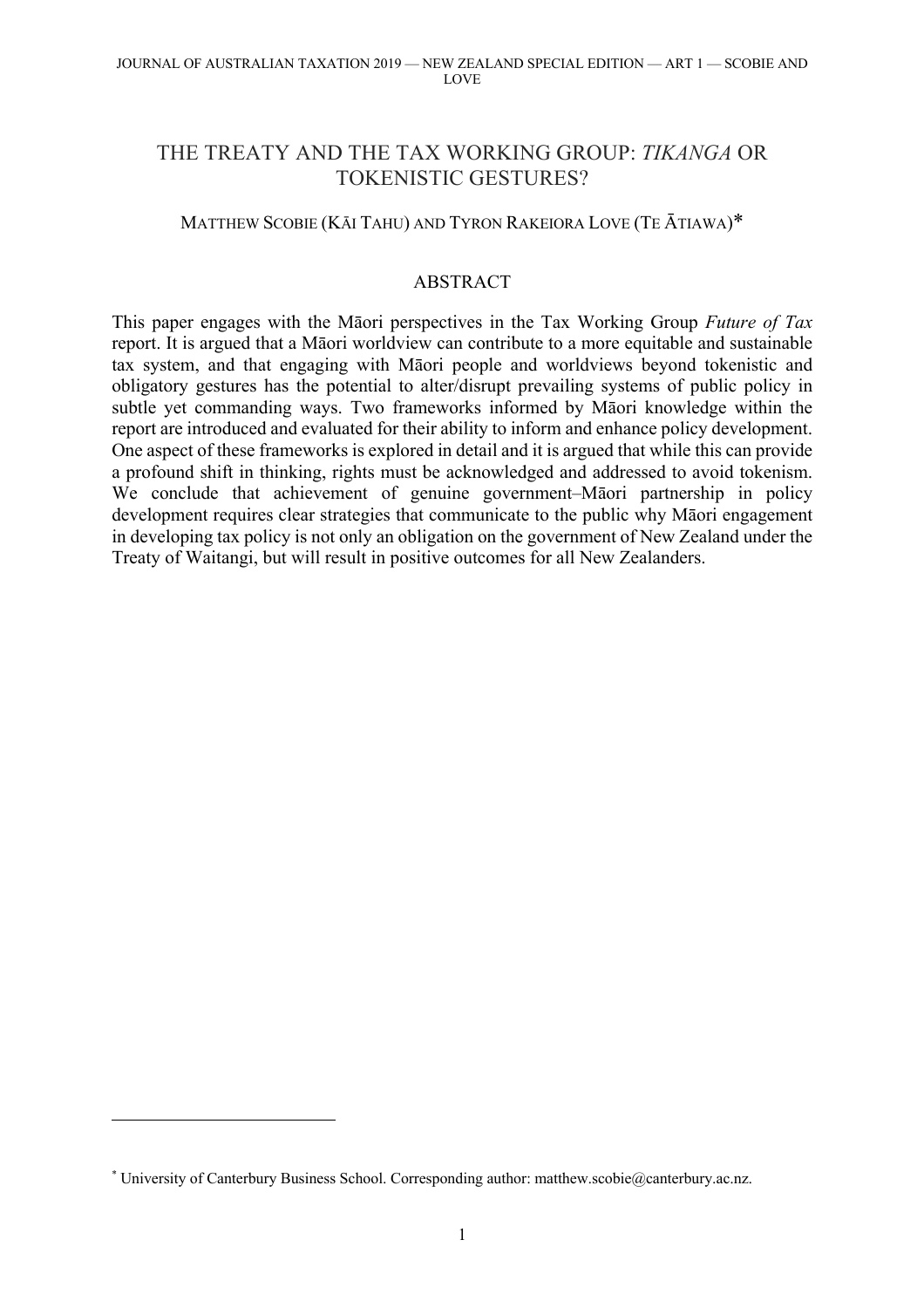#### I INTRODUCTION

In 2017, the New Zealand government mandated the Tax Working Group Te Awheawhe Tāke ('TWG') to investigate and make recommendations on the 'structure, fairness and balance' of the country's tax system.1 The TWG's *Future of Tax* report, which was released on 21 February 2019, made consistent references to the importance of incorporating Indigenous Māori perspectives on wellbeing and living standards. <sup>2</sup> In this article, we seek to do several things. We give an overview of two interrelated Māori-informed frameworks (He Ara Waiora, and a cascading model proposed by the TWG) that were developed through engagement with Māori beyond the TWG.3 We then explore one aspect of these intersecting models — *kaitiakitanga* — in more detail, and argue that, without a clarification of rights prior to policy development, tokenism may result. Finally, we discuss and make two substantive points: (1) a Māori worldview can contribute to a more equitable and sustainable New Zealand tax system; and (2) engaging with Māori people and worldviews — beyond tokenistic and obligatory gestures could transform existing systems of public policy development.

#### II HISTORICAL AND CONTEMPORARY CONTEXTS

The New Zealand government has an obligation to engage Māori in policy development. The most enduring and effective argument for this obligation has been through rights guaranteed by the Treaty of Waitangi ('the Treaty'). The Treaty, which was first signed at Waitangi on 6 February 1840, is an agreement between Māori and the British Crown that makes concrete promises to Māori regarding their rights. <sup>4</sup> The Crown breached and gradually ignored the Treaty over time, although more recently it has been incorporated into legislation based on a broad set of principles. <sup>5</sup> Other disputes over the Treaty regard interpretations — for example, the nuance between 'sovereignty' in the English version and '*kāwanatanga*' in the Māori version. Orange points out that *kāwanatanga* was unlikely to convey a precise definition of sovereignty to Māori readers.<sup>6</sup> In addition, the English translation of Article II confirms and guarantees Māori collective or individual possession over lands and estates, forests, fisheries and other properties, whereas the Māori version guarantees *rangatiratanga* (chieftanship) over their lands, villages, and all property and *taonga* (treasures), and omits the collective/individual distinction.<sup>7</sup>

<sup>7</sup> Ibid.

<sup>1</sup> 'Terms of Reference: Tax Working Group', *Tax Working Group* (Web Page, 8 March 2018) <https://taxworkinggroup.govt.nz/resources/terms-reference-tax-working-group>.

<sup>2</sup> Tax Working Group, New Zealand Government, *Future of Tax: Final Report — Volume I: Recommendations* (February 2019) <https://taxworkinggroup.govt.nz/resources/future-tax-final-report> ('TWG').

<sup>3</sup> Sacha McMeeking, Hamuera Kahi and Komene Kururangi, *He Ara Waiora: Recommendations for Advancement* (Report prepared for the Tax Working Group, November 2018) <https://taxworkinggroup.govt.nz/sites/default/files/2019-02/twg-bg-4066385-he-ara-waiora.pdf>.

<sup>4</sup> Claudia Orange, *The Treaty of Waitangi* (Bridget Williams Books, 2011).

<sup>5</sup> Ibid.

 $6$  Ibid.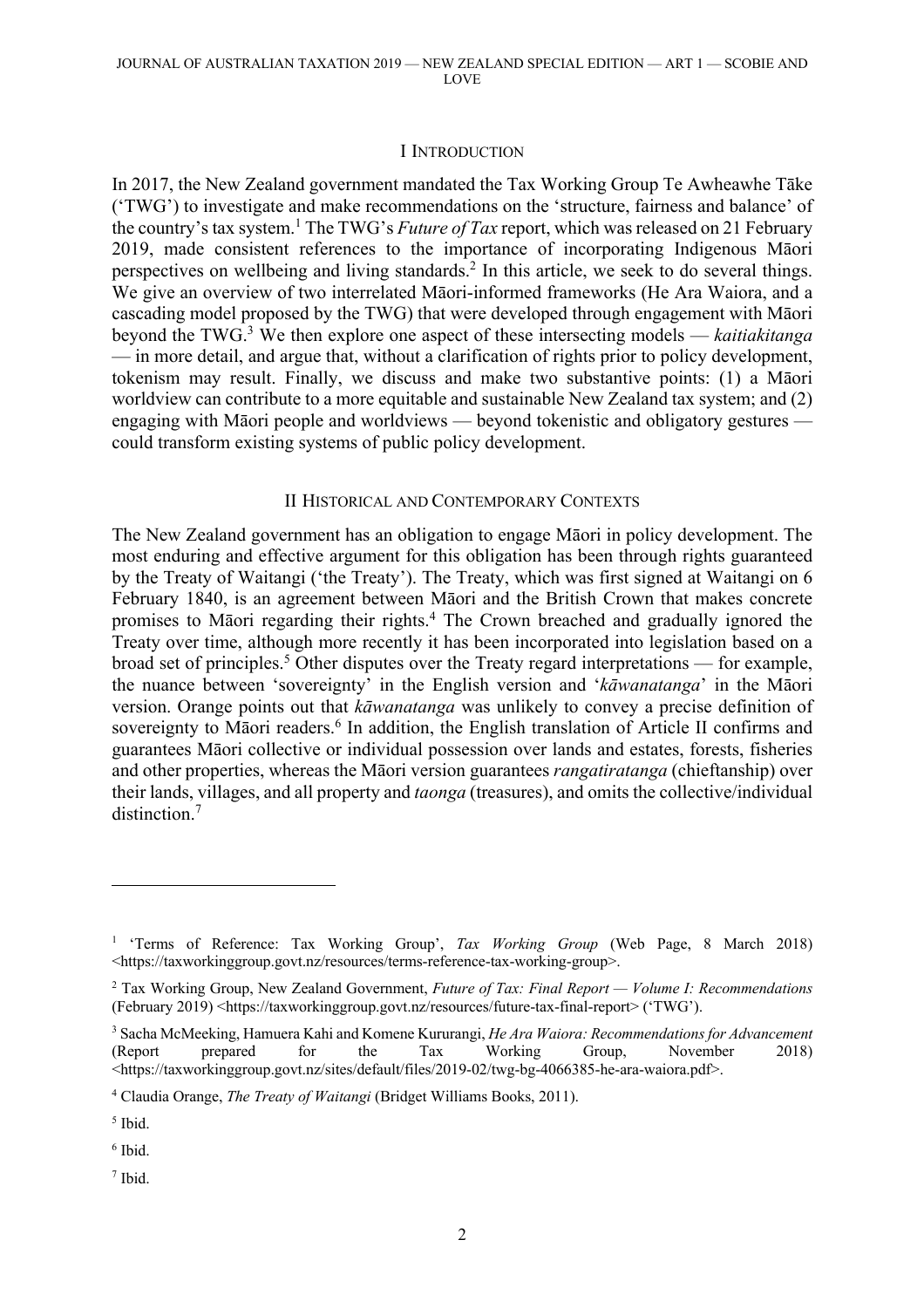For Māori, '*rangatiratanga*' means more than possession, and better approximates to sovereignty than '*kāwanatanga*', which tends to imply authority in an abstract rather than concrete sense.<sup>8</sup> Orange notes that Governor Hobson (the Crown's Treaty signatory) and others stressed the benefits of the Treaty while playing down the effects of British sovereignty on *rangatiratanga* as self-determining authority. <sup>9</sup> Morgan Godfery explores the constitutional status of the Treaty and argues that it reaffirms Māori constitutional power through *rangatiratanga* and that it conferred a new power on the British settlers — *kāwanatanga*. When the empowering system is a Māori constitution with Māori law, the concept of '*mana*' in the pre-1840 constitutional system becomes '*rangatiratanga*' in the post-1840 system. This can now be conceptualised as a partnership in which *rangatiratanga* and *kāwanatanga* constitute separate sites of power.<sup>10</sup>

#### III MĀORI-INFORMED FRAMEWORKS

Two Māori-informed frameworks — He Ara Waiora (see Figure 1) and a cascading model (see Figure 2) — were proposed by the TWG. The He Ara Waiora framework presents a pathway towards wellbeing and is a reflection of *Te Ao Māori* (a Māori worldview), which draws on four *tikanga* (guiding principles, ethics or values). <sup>11</sup> These *tikanga* are seen to support the design of the Living Standards Framework being developed more broadly by the New Zealand Treasury.<sup>12</sup> He Ara Waiora is a draft framework, and while reports suggest that there is broad support among Māori involved in consultation around its development, more engagement and implementation is required to turn the good intent of He Ara Waiora's development into practical and measurable progress. <sup>13</sup> In part, this *tikanga* framework is seen as a meaningful and appropriate reflection of the commitments Māori and the Crown have made in the spirit of the Treaty. There are aspirations to extend the framework to all policy developments in New Zealand.<sup>14</sup> If implemented in a genuine and committed way, the framework could be worldleading in providing alternatives to reductive dominant development perspectives. Additionally, the framework could assist the New Zealand government in meeting its obligations to Māori through the Treaty and the *United Nations Declaration on the Rights of Indigenous Peoples* ('UNDRIP'). 15

 $13$  McMeeking et al (n 3).

<sup>8</sup> Morgan Godfery, 'The Political Constitution: From Westminster to Waitangi' (2016) 68(2) *Political Science* 192.

 $9$  Orange (n 4).

 $10$  Godfery (n 8).

 $11$  McMeeking et al (n 3).

<sup>12</sup> 'Living Standards', *The Treasury* (Web Page, 4 December 2018) <https://treasury.govt.nz/information-andservices/nz-economy/living-standards>.

 $14$  Ibid.

<sup>15</sup> *United Nations Declaration on the Rights of Indigenous Peoples*, GA Res 61/295, UN Doc A/RES/61/295 (2 October 2007, adopted 13 September 2007).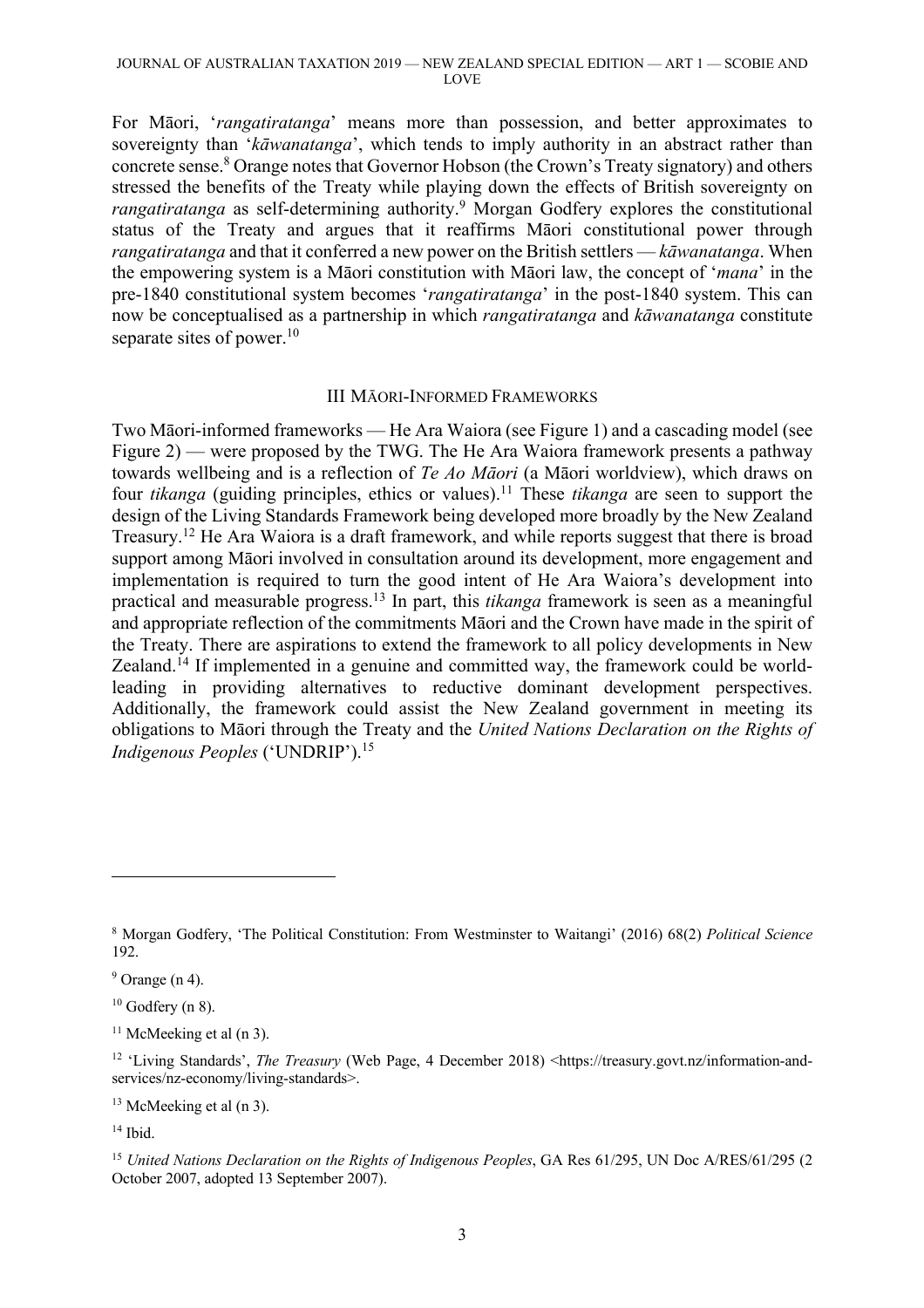

#### **Figure 1: He Ara Waiora — A Pathway towards Wellbeing16**

The framework is centred on the concept of '*waiora*', a Māori expression of wellbeing. <sup>17</sup> This acknowledges that *wai* (water) is the source of all life. Here a moral imperative for wellbeing within the tax system could be 'all New Zealanders live a life they value, with specific recognition of Māori living the lives that Māori value and have reason to value'.18

The TWG report stressed that He Ara Waiora in conjunction with Treasury's Living Standards Framework can help New Zealand move towards greater systems-thinking that reflects an interconnected view of the world and resources, grounded in a uniquely Aotearoa New Zealand<sup>19</sup> perspective.<sup>20</sup> McMeeking et al point out that New Zealand values have been shaped by *tikanga* Māori, and while *tikanga* resides with Māori, the values that emerge have a resonance with contemporary New Zealand.<sup>21</sup> During consultation, the risks of tokenism, distorting *tikanga,* and the performance gap between aspirations and applications of values were raised. One approach proposed by Mānuka Henare to address these concerns is a model

 $16$  McMeeking et al (n 3) 6.

 $17$  TWG (n 2).

<sup>18</sup> Ibid 11. See also Amartya Sen, *Development as Freedom* (Oxford University Press, 1999).

<sup>&</sup>lt;sup>19</sup> Here we deliberately use 'Aotearoa New Zealand' to assert the potential for more mature government–iwi relations.

 $20$  TWG (n 2).

 $21$  McMeeking et al (n 3).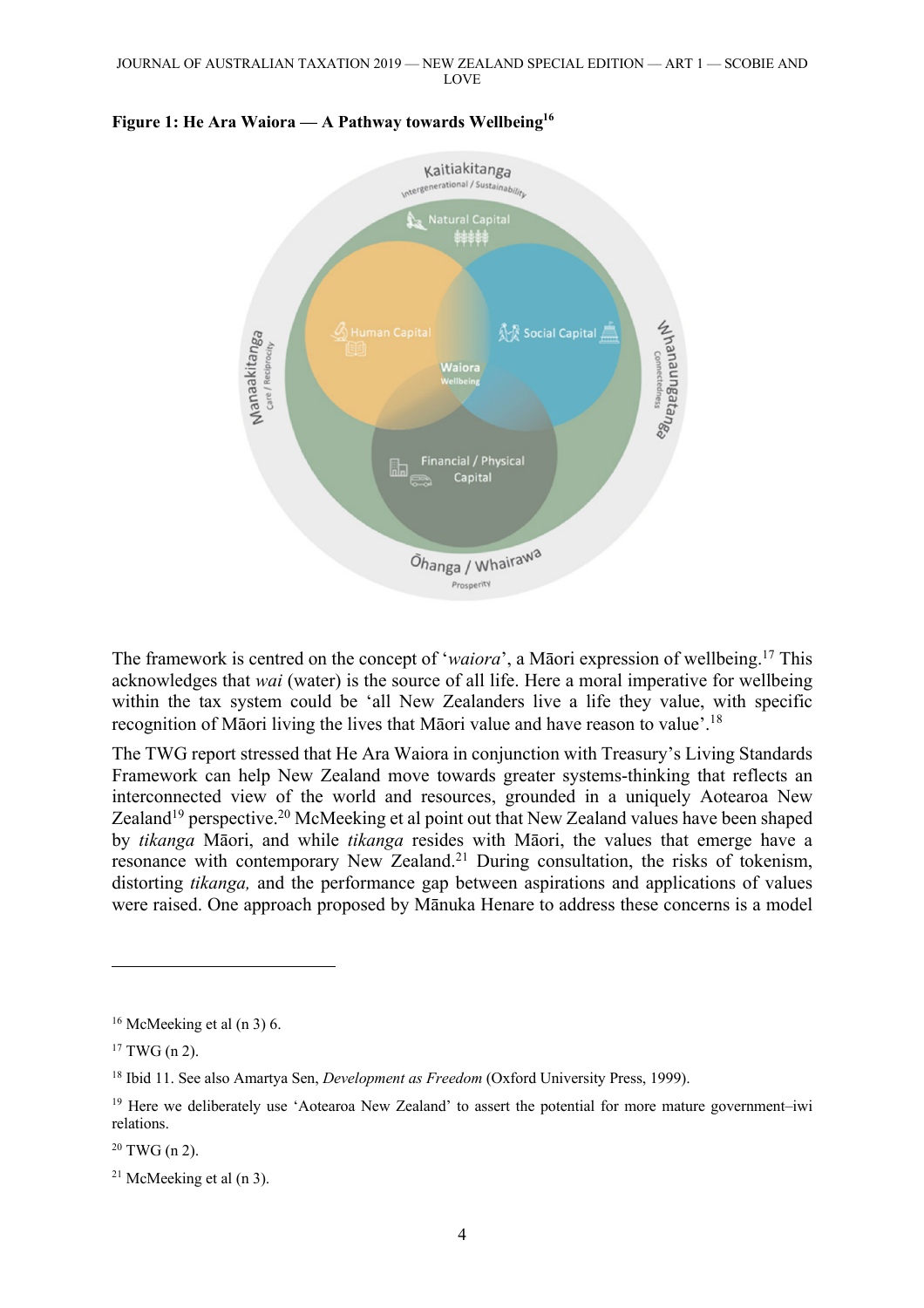designed to give 'cascading and tangible guidance to the purpose',<sup>22</sup> performance measures, and outcome elements of policy design. This model was also explored in detail with communities during the consultation period.<sup>23</sup>



### **Figure 2: Cascading** *Tikanga* **Implementation Model<sup>24</sup>**

Figure 2 has been presented as a tool to overcome the identified shortcomings of He Ara Waiora. There are four elements to this model. First, *kawa* is the foundational principle and is driven by a moral imperative: 'New Zealanders live a life they value, including specifically Māori living the lives that Māori value'.25 Second, *tikanga* are framing objectives that give effect to specific values; these objectives require discussion and consideration and should be informed by historical and contemporary practices. Third, *ritenga* are behaviour guidelines that give greater specificity to the objectives of *tikanga*. Finally, *āhuatanga* embody attributes and characteristics manifested in a suite of indicators to reflect *tikanga* and *ritenga* that are specific and measurable. He Ara Waiora represents a holistic framework based on Māori values and practices, whereas the cascading model provides a tangible way to operationalise these values into practical and measurable objectives and outcomes.

## A *Kaitiakitanga, Freshwater and Tax*

Here we explore one *tikanga* — *kaitiakitanga* — in more depth, and consider its implications for policy development around freshwater and taxation. *Kaitiakitanga* can provide a profound shift in thinking about how nature, resource management and taxation intersect. However, without Treaty rights being upheld, implementing *kaitiakitanga* is near impossible. *Kaitiakitanga* is an obligation to maintain capital for current and future generations. The He Ara Waiora framework recognises that three forms of capital — human, social and

 $22$  Ibid 8.

 $23$  Ibid.

<sup>24</sup> Model proposed by Mānuka Henare: see TWG (n 2) 27.

<sup>&</sup>lt;sup>25</sup> McMeeking et al  $(n 3)$  9.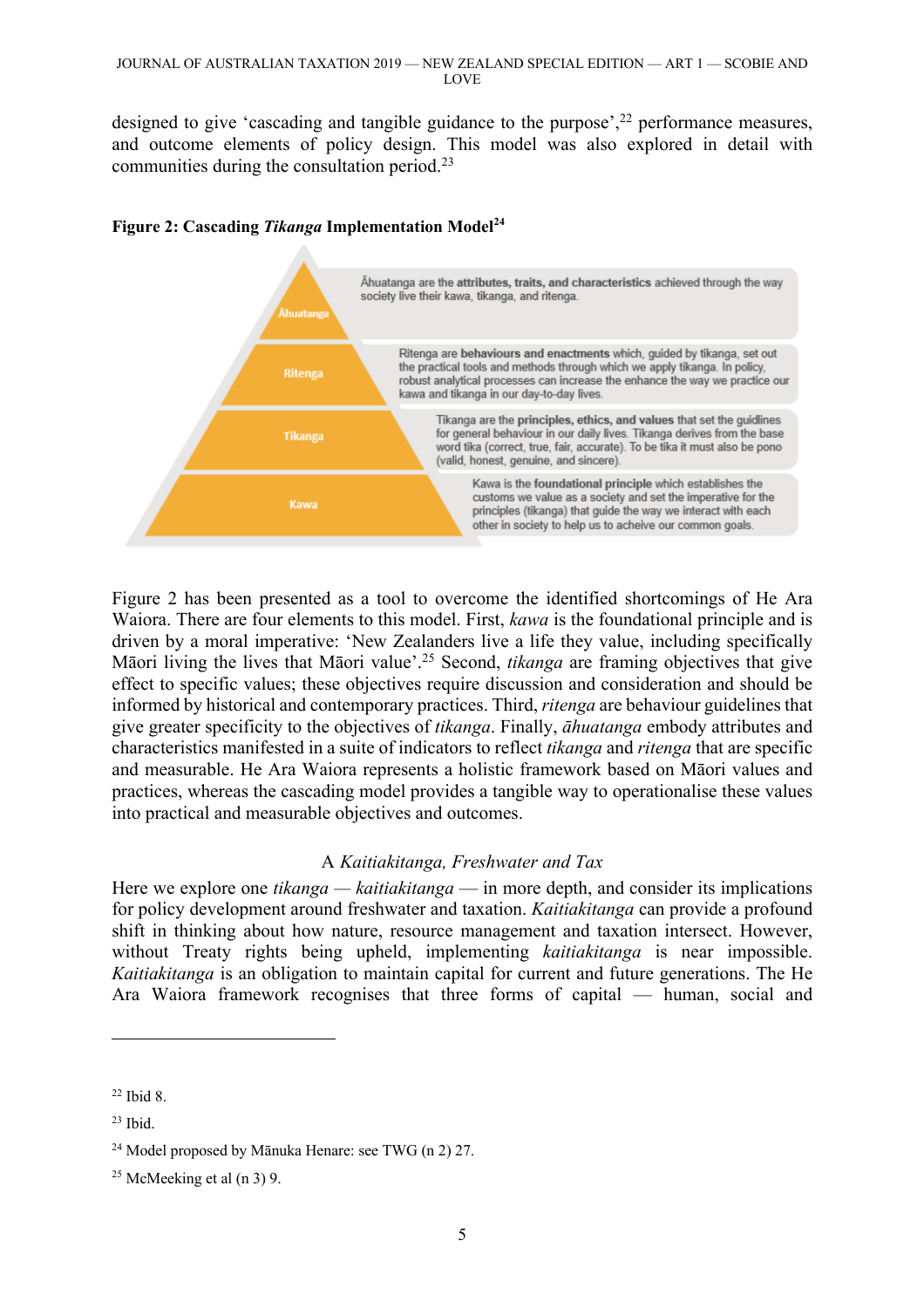financial/physical — all function within natural capital. That's because land, water and all other resources nourish all living things. If natural capital is depleted, then all other capitals are irrelevant. 26

*Kaitiakitanga* is an ancestral obligation to collectively sustain, guard, maintain, protect and enhance *mauri* (life being or force). An actor who carries this responsibility is called a *kaitiaki*, and the obligation of the *kaitiaki* is embodied in resource management practices. The relationship between the *kaitiaki* and the resource (for example, freshwater) is seen as reciprocal. Social, economic and political benefits are obtained through resources, but the resources must be cared for and even improved. *Kaitiaki* are genealogically linked to the resources and derive rights and responsibilities through *whakapapa* (a structured genealogical relationship between all things).

Take the health of a river as an example of a consideration under a *kaitiakitanga* approach. Poipoia Ltd suggest that a *kaitiakitanga* method driven by a Māori worldview would start by asking 'how does the river sound, smell and feel?' Quantitative assessments — like testing pH levels, clarity and turbidity<sup>27</sup> — may offer glimpses into a river's health, but they should also consider the deeper intersections of the *mauri* of the river. Poipoia Ltd suggest that pricing through a quota system may redistribute water access in an equitable fashion, but only after first addressing water quality and *mauri*. <sup>28</sup> This approach emphasises a further essential aspect of river *kaitiakitanga*; the relationships that exist between *mana whenua* (those with authority from the land) and the river.

An important question for us is, how can a particular price on a tradeable water allocation enable both an efficient allocation of water and maintain/improve the *mauri* of a body of water? Answering this type of question will not only benefit Māori rights and improve ancestral relationships with water, lakes and rivers, it will progress the environmental lifeways of the country and the economy. Therefore, under the *tikanga* of *kaitiakitanga*, water and waterways need to be maintained and improved over time in their own right — in addition to maintaining and enhancing social, human and financial/physical capitals — through recognising the intimately interrelated genealogical relations between these things.

There is a very real risk, however, that if we prioritise *kaitiakitanga* as an aspirational value, but cannot measure the wellbeing of the water as simply and directly as we can measure the financial wellbeing of, say, a farm or a water bottling company drawing from that water, then the more specific and measurable approach through assessing financial capital will be prioritised. Yet, it is our assertion that a *kaitiakitanga* approach can maintain the integrity of Māori ways of knowing and being while incorporating techno-scientific information.<sup>29</sup> This is

<sup>&</sup>lt;sup>26</sup> Although we agree with the sentiment, particularly expressing all other capitals within natural capital, we are sceptical about expressing the intimacy and complexity of nature and nature–human relations as natural capital.

<sup>&</sup>lt;sup>27</sup> Poipoia Ltd, *Māori Perspectives on Environmental Taxes and Economic Tools* (Report prepared for the Tax Working Group, July 2018) 11 <https://taxworkinggroup.govt.nz/resources/twg-bg-4007811-maori-perspectiveson-environmental-taxes-and-economic-tools>, citing Gail Tipa and Laurel Teirney, *A Cultural Health Index for Streams and Waterways: A Tool for Nationwide Use* (Report prepared for the Ministry for the Environment, April 2006) <https://www.mfe.govt.nz/sites/default/files/cultural-health-index-for-streams-and-waterways-techreport-apr06.pdf>.

<sup>28</sup> Poipoia Ltd (n 27).

<sup>29</sup> John Reid and Matthew Rout, 'Can Sustainability Auditing Be Indigenized?' (2018) 35(2) *Agriculture and Human Values* 283, 283.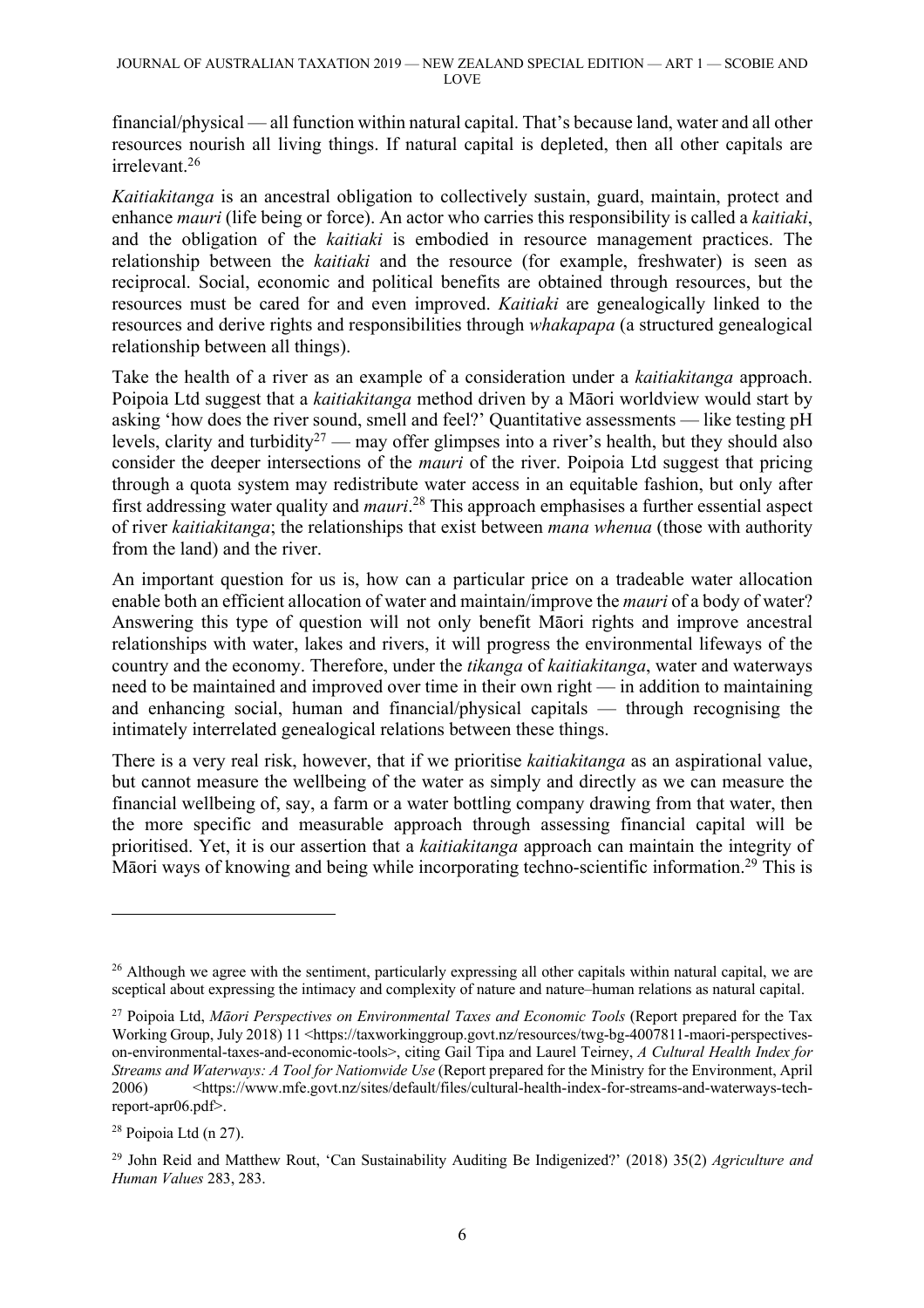because, when approaching any phenomenon from a Māori epistemological view, the approach will naturally be to try to understand connections and relationships between human and nonhuman others.

To elaborate, a Māori worldview, according to Reid and Rout, 'provides a broad moral framework, which avoids discrediting subjectivity and reducing socio-ecological systems to only their instrumental value'.<sup>30</sup> The authors further highlight that Māori ontologies are able to accommodate emotional and embodied Indigenous (subject/subjective) knowledge, as well as explicitly codified (object/objective) knowledge into their understanding of the socioecological family, while maintaining ontological integrity. <sup>31</sup> Accordingly, we see *tikanga* (like *kaitiakitanga*) as foundational to creating a more holistic, equitable and sustainable tax framework for New Zealand. The next question is: how can these *tikanga* be operationalised?

*Kaitiakitanga* empowers Māori to call for more meaningful inclusion in environmental decision-making, because 'the most appropriate way of exercising contemporary *kaitiakitanga* is through partnership, for example, partnership with central and local government and environmental agencies'.<sup>32</sup> This perspective would suggest a clear role for adhering to *kaitiakitanga* in freshwater and taxation policy. However, Te Maire Tau argues that the *Resource Management Act 1991* (NZ) has reduced the Treaty rights of Māori from ownership of water to stewardship.33 This implies something less than full ownership, but as Tau points out, one cannot be a *kaitiaki* without ownership. As such, *rangatiratanga* is required to exercise *kaitiakitanga*, and we agree with this assessment.

In the discussion on freshwater, the TWG report emphasised the need to acknowledge and address Māori rights and interests in water in advance of employing tax instruments to manage water quality and allocation.<sup>34</sup> The TWG also suggested that if Māori rights and interests are addressed, then water tax instruments (for example, auctioned tradeable permits) are potential tools for improving efficiency of water use and ensuring a significant and sustainable longterm revenue source. Water is a *taonga*, and *rangatiratanga* over *taonga* is guaranteed for Māori in Article II of the Treaty. *Mana whenua* therefore have an underlying right (and obligation under *kaitiakitanga*) to freshwater governance in their regions.

Te Maire Tau gives a Ngāi Tūāhuriri (*hapū* of Ngāi Tahu) *mana whenua* perspective, which takes this argument further.<sup>35</sup> He argues that, as Māori ownership of water has been historically reduced, the Crown has created a default property right through consents to extract water for commercial purposes.36 How the Crown is able to permit the extraction of water when it does

 $34$  TWG (n 2).

 $30$  Ibid.

<sup>31</sup> See also Hazel Petrie, *Chiefs of Industry: Maori Tribal Enterprise in Early Colonial New Zealand* (Auckland University Press, 2013).

<sup>32</sup> Hauauru Rae and Michelle Thompson-Fawcett, 'Ngā Ura — Values' (2013) *Māori and Mining* 15, 16.

<sup>&</sup>lt;sup>33</sup> Te Maire Tau, *Water Rights for Ngāi Tahu* (Canterbury University Press, 2017).

<sup>35</sup> Tau (n 33).

<sup>&</sup>lt;sup>36</sup> The Waitangi Tribunal does not make any conclusions on whether water permits could be seen as a form of property rights, but notes that 'permits allow the use and control of water and therefore are analogous to the claimants' residual proprietary rights in the respective water bodies. They have been imposed over the top of those rights in disregard for them.' See Waitangi Tribunal, *WAI 2358 — Waitangi Tribunal Report 2019: The Stage 2 Report on the National Freshwater and Geothermal Resources Claims* (2019)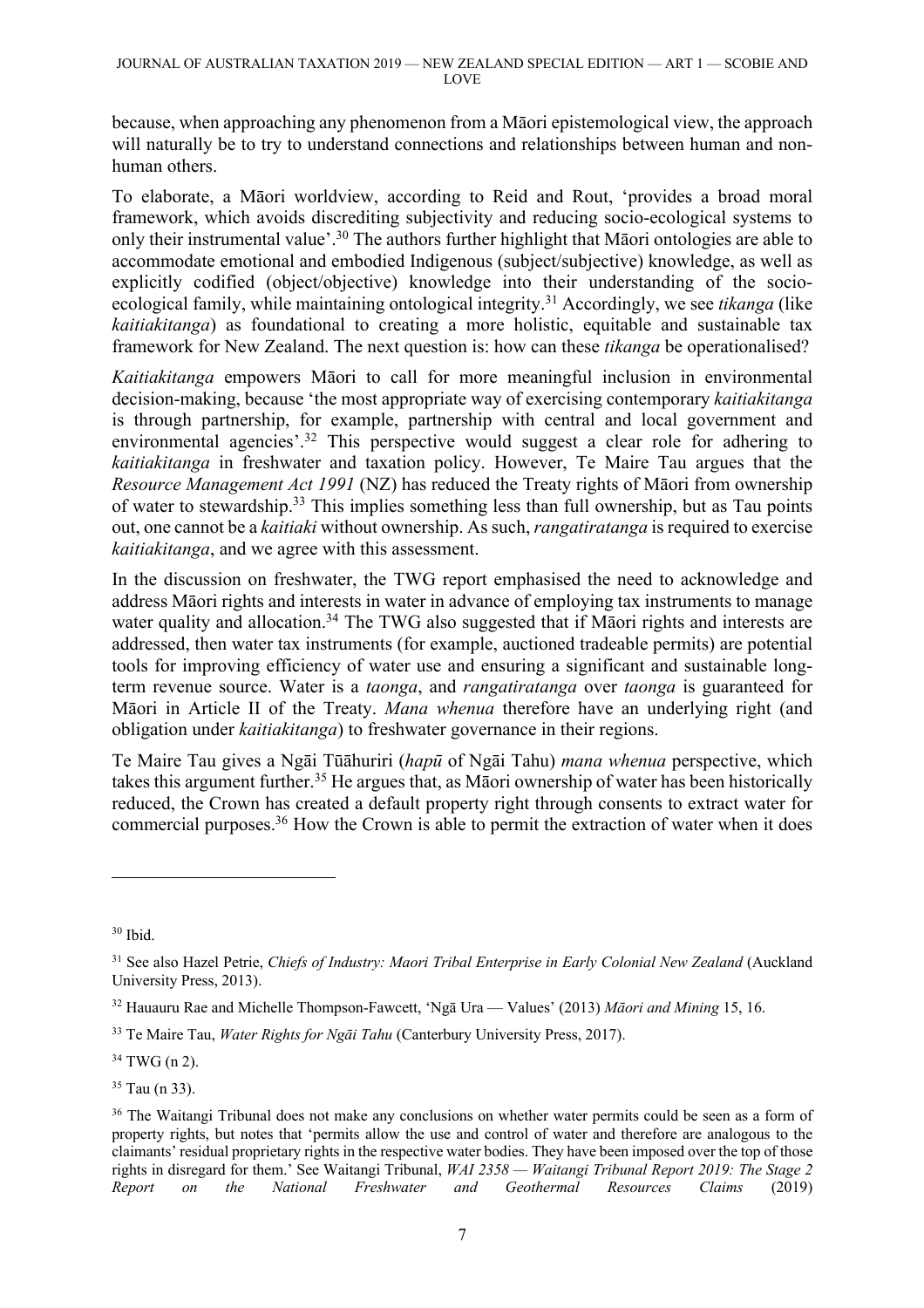not own water is an important question to be addressed in negotiations prior to policy development. The Crown and regional councils are wrongly assuming they can issue consents to a resource they do not own, and this indirect property right discards the inherent ownership of water held by Ngāi Tūāhuriri*,* according to Tau. This breaches Article II of the Treaty, as water was never sold to the Crown and aboriginal title has never been extinguished through other means. The Crown's management of water through the *Resource Management Act 1991* is inconsistent with the Treaty. $3^7$  The allocation of water through consents is a continued dispossession of Māori resources and any future taxation system that did not address this would be continuing colonial dispossession.

A further complication is that balancing rights and interests also includes bodies of water that have rights and interests themselves under New Zealand legislation — for example, the granting of legal personhood to the Whanganui *awa* (river). <sup>38</sup> Poipoia Ltd assert Te Mana o te Wai as the *kawa*, or foundational principle — that is, the first rights of the water are to the water itself.<sup>39</sup> Tau refers to this position as nebulous at best and not a sound basis for negotiating. We value the sentiment of Poipoia Ltd's position, who also assert the need to clarify Māori rights in addressing ecological crises, but we understand the pragmatism of Tau's position given the settler-colonial reality. Whatever the process and outcomes, it is clear that recognising the rights of water and the rights of Māori and *mana whenua* as *kaitiaki* are requirements in advance of designing a tax instrument. These require direct negotiation between *iwi* (large kinship groupings) or hapū and the Crown since, as it stands, *iwi* are not generally and effectively involved in the governance of freshwater, and mostly participate reactively in resource consenting processes.40

Whether or not *rangatiratanga* and *kaitiakitanga* over water is to be exercised through clear property rights or through co-governance is the next challenge for negotiations. As per all other policy decisions, any pricing mechanism for water requires the Treaty as a foundation, where *iwi* maintain their own *mana* over particular waterways and regional autonomy is respected in any management system, including governance arrangements.

## B *Evaluating the Frameworks*

Several of the weaknesses of the draft frameworks are already identified in the TWG report and supporting evidence. These generally revolve around preserving the integrity of *tikanga* values in their application to policy, and include specific concerns around tokenism, the distortion of *tikanga,* and a performance gap. By tokenism, we mean symbolic gestures that

<sup>&</sup>lt;https://www.waitangitribunal.govt.nz/news/tribunal-releases-stage-2-report-on-freshwater-and-geothermalresources>.

<sup>37</sup> Ibid 12.

<sup>38</sup> *Te Awa Tupua (Whanganui River Claims Settlement) Act 2017* (NZ) s 14.

<sup>&</sup>lt;sup>39</sup> Te Mana o te Wai emerged through negotiations between Māori and the Crown around 2013 as an overarching idea for freshwater management. At this stage, its inclusion was understood to recognise that the health and *mauri* of the water, the environment and the people was seen by Māori as the primary outcome for managing water. The Crown's inclusion of this has since been subject to criticism as 'tokenism', in addition to being unclear, uncertain and inadequate, despite being a positive reform. See Waitangi Tribunal (n 36).

<sup>40</sup> Poipoia Ltd (n 27).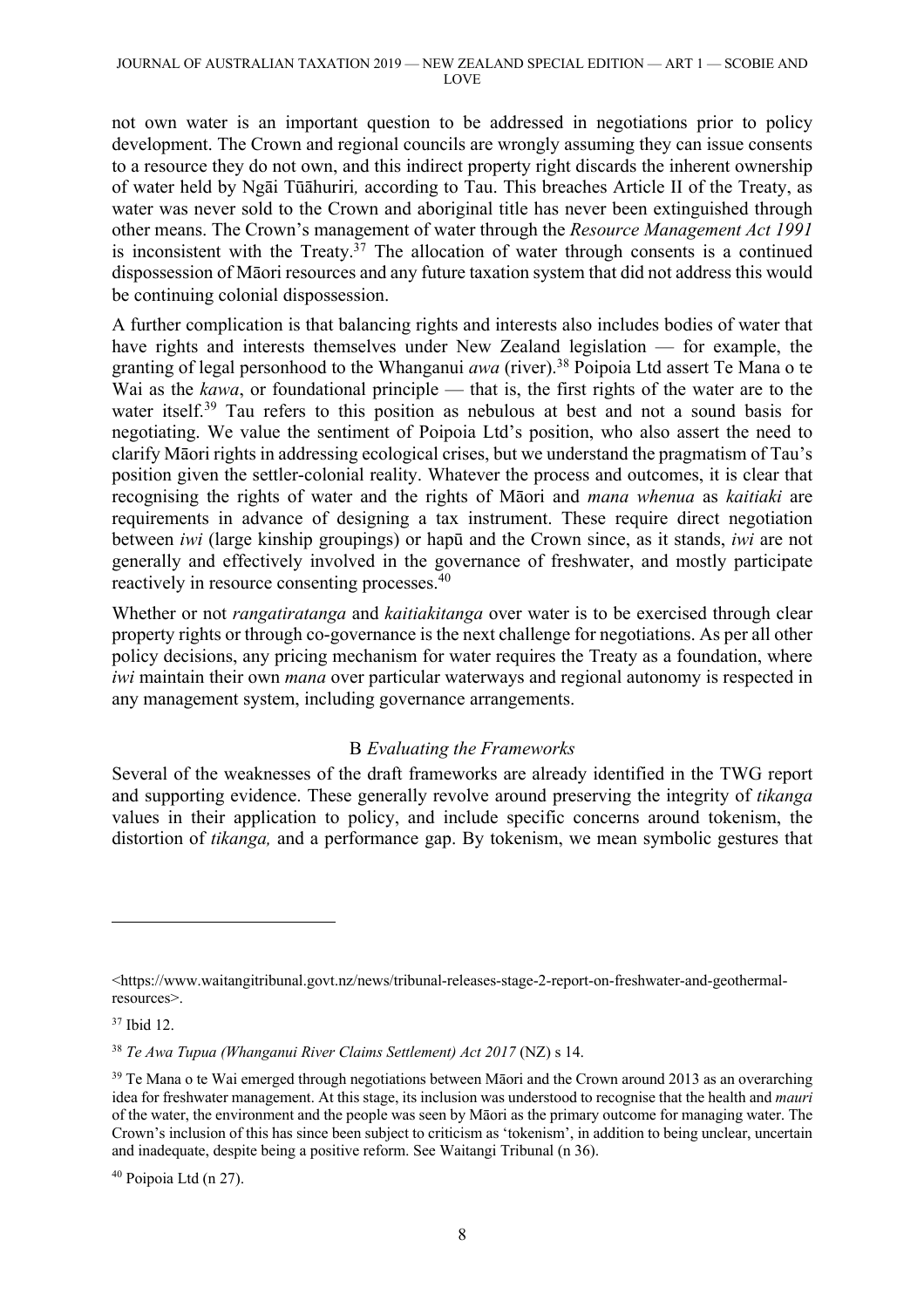neither have substance nor display any sort of material change.<sup>41</sup> Examples of this include decorating New Zealand police cars in Māori language and motifs, while continuing to disproportionately target and incarcerate Māori people,42 or giving a Māori name to the State agency responsible for disproportionately uplifting Māori children from their families.<sup>43</sup> *Tikanga* can be distorted as a result of tokenism when they are co-opted into existing practices for symbolic reasons, rather than informing practices in the first instance. Performance gaps between what is said and done manifest out of tokenism and distortion, when *tikanga* are positioned as aspirational values but displaced by conventional policy outcomes more typically measured by existing mechanisms. This displacement arises from the dissonance between *tikanga* values and the conventional design principles of a tax system.<sup>44</sup> Any dissonance could lead to trade-offs inconsistent with the aspirations and obligations under a *tikanga* framework.

All of these concerns were raised in engagement, the specific implication being that these frameworks would use Māori language and concepts, while maintaining conventional policy development practices, with progressive rhetoric being deployed as a means of hindering actual change. The concerns were addressed in part by developing the cascading model to provide tangible guidance to the purpose, performance measures and outcomes of policy design. Although it is yet to be fully established how this framework addresses those concerns in practice, its cascading nature outlines explicit steps for practical application, measurable performance outcomes and, thus, a better-defined basis for accountability.45 In addition, Henare points out that *tikanga* are informed by historical and contemporary practices associated with villages, food gathering, gifting and other forms of distributing goods and community wellbeing. Any policy development needs to be cognisant of how *tikanga* are derived from particular practices across diverse contexts, if they are to avoid tokenism and distortion.

Having a clear framework for accountability and implementation, developed with authentic Māori participation, goes some way to addressing these concerns. The existence of such a framework asserts that the Māori terms within it are principles/imperatives, with specific framing objectives, tangible performance and behavioural expectations that can be measured, and indicators that can be applied to reflect performance and behaviours. Therefore, the Māori terms are moved out of the realm of esoteric and aspirational values, and become specific and measurable policy objectives and outcomes. As McMeeking et al conclude in their support for this approach, a *tikanga* approach ought to result in tangible changes in policy outcomes, the true measure of which is in whether or not it achieves greater fairness and better outcomes for all.

While these frameworks present useful ways to develop, implement and evaluate a tax system according to Māori custom, clarifying rights under the Treaty is a fundamental means through which to address these concerns. Well-defined rights will address the concerns of tokenism, distortion and performance gaps by providing more certainty and authority in policy

<sup>41</sup> Anaru Eketone and Shayne Walker, 'Bicultural Practice: Beyond Mere Tokenism' in Kate van Heugten and Anita Gibbs (eds), *Social Work for Sociologists: Theory and Practice* (Palgrave Macmillan, 2015) 103, 119.

<sup>42</sup> Te Kuru o te Marama Dewes, 'Police Cop Flak for Māori-Designed Police Car', *Te Ao Māori News* (online, 13 September 2017) *<*https://teaomaori.news/police-cop-flak-maori-designed-police-car>.

<sup>43</sup> Oranga Tamariki, 'Babies and Children Entering Oranga Tamariki Care' (OIA Release, 28 June 2019).

 $44$  McMeeking et al (n 3) 7.

<sup>45</sup> Ibid 8.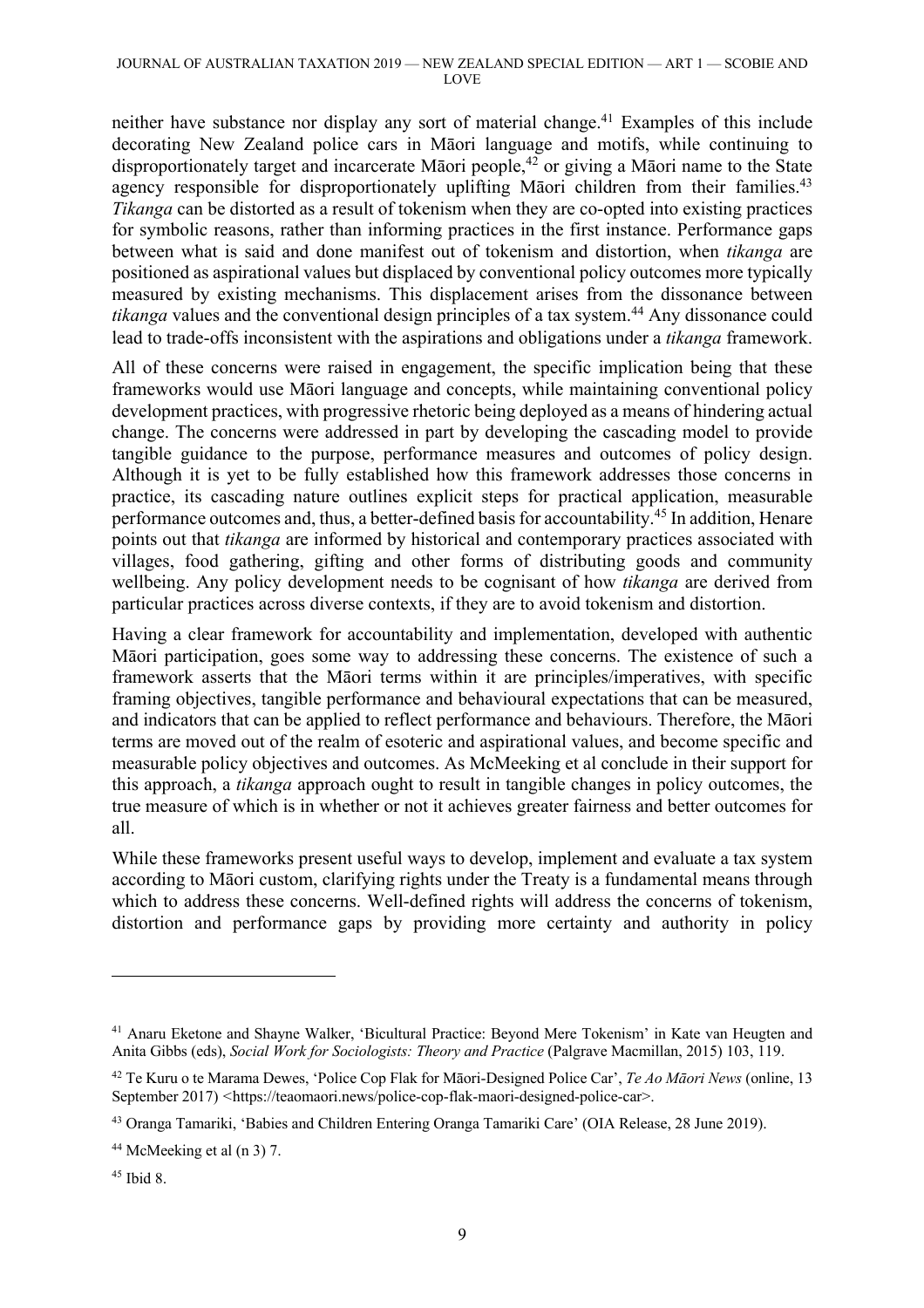development. Extracting Māori knowledge from communities of practice in symbolic ways, without respecting the rights of Māori guaranteed under the Treaty and the UNDRIP, is simply another form of colonial dispossession.

# IV TOWARDS MORE EQUITABLE AND SUSTAINABLE TAXATION THROUGH MĀORI ENGAGEMENT

A Māori worldview can contribute to a more equitable and sustainable New Zealand tax system and, as such, engaging with Māori people and worldviews beyond tokenistic and obligatory gestures has the potential to transform prevailing systems of policy development in subtle yet commanding ways. We assert that, for one, *kaitiakitanga* is fundamental to the development of any policy because of the temporal acknowledgement of interconnectedness across generations, and the obligations in the present that this creates. However, *kaitiakitanga* needs protection from tokenism and distortion as a practice derived from enduring traditions rather than an aspirational value made subservient to a more conventional and easily measurable goal, like GDP maximisation.

The TWG report was clear that, 'while there was a particular emphasis on fairness and equity for Māori, there was also recognition that incorporating values based analysis would deliver pervasive public benefit'.46 This is in line with international developments around engaging with Indigenous and alternative perspectives to tackle the wicked problems of today.<sup>47</sup> Two key points emerge. First, engagement with Māori is not only about how the tax system can help Māori, but also about how Māori can help the tax system. Second, what is good for Māori is good for all of New Zealand — the economy, society and the environment. Indeed, the aspects of the worldview outlined see all of these as an intimately interrelated whole.

*Kaitiakitanga* is already present in a number of New Zealand resource management and governance systems (for example, the *Resource Management Act 1991* (NZ)). However, it is important to acknowledge the limitations of *kaitiakitanga* without *rangatiratanga*<sup>48</sup> or ownership and control being established*,* and that Māori practise *kaitiakitanga* within existing development needs. As the frameworks suggest, a Māori approach to wellbeing is holistic in nature. The strengths of the interrelated frameworks have been made clear throughout this article. Developing and implementing a *tikanga*-led framework in partnership with Māori will illustrate the government's commitment to principles of both the Treaty and the UNDRIP.

The strength of the He Ara Waiora framework is that it recognises the many and interrelated interests that Māori have across economic, environmental, social and cultural outcomes, in contrast to Māori interests being positioned as simply 'cultural'. The *tikanga*-based approach is a flexible but holistic analytical lens for exploring values in the policy design process. The cascading model provides transparency and consistency for the application of the *tikanga* framework, and overcomes some limitations identified through the initial Māori engagement process. These frameworks can apply an effective lens to policy development to create

<sup>46</sup> McMeeking et al (n 3).

<sup>47</sup> See Intergovernmental Science-Policy Platform on Biodiversity and Ecosystem Services, 'Nature's Dangerous Decline: "Unprecedented" Species Extinction Rates "Accelerating"' (Press Release, UN Environment Programme, 6 May 2019) <https://www.unenvironment.org/news-and-stories/press-release/natures-dangerousdecline-unprecedented-species-extinction-rates>.

<sup>48</sup> Tau (n 33) 10.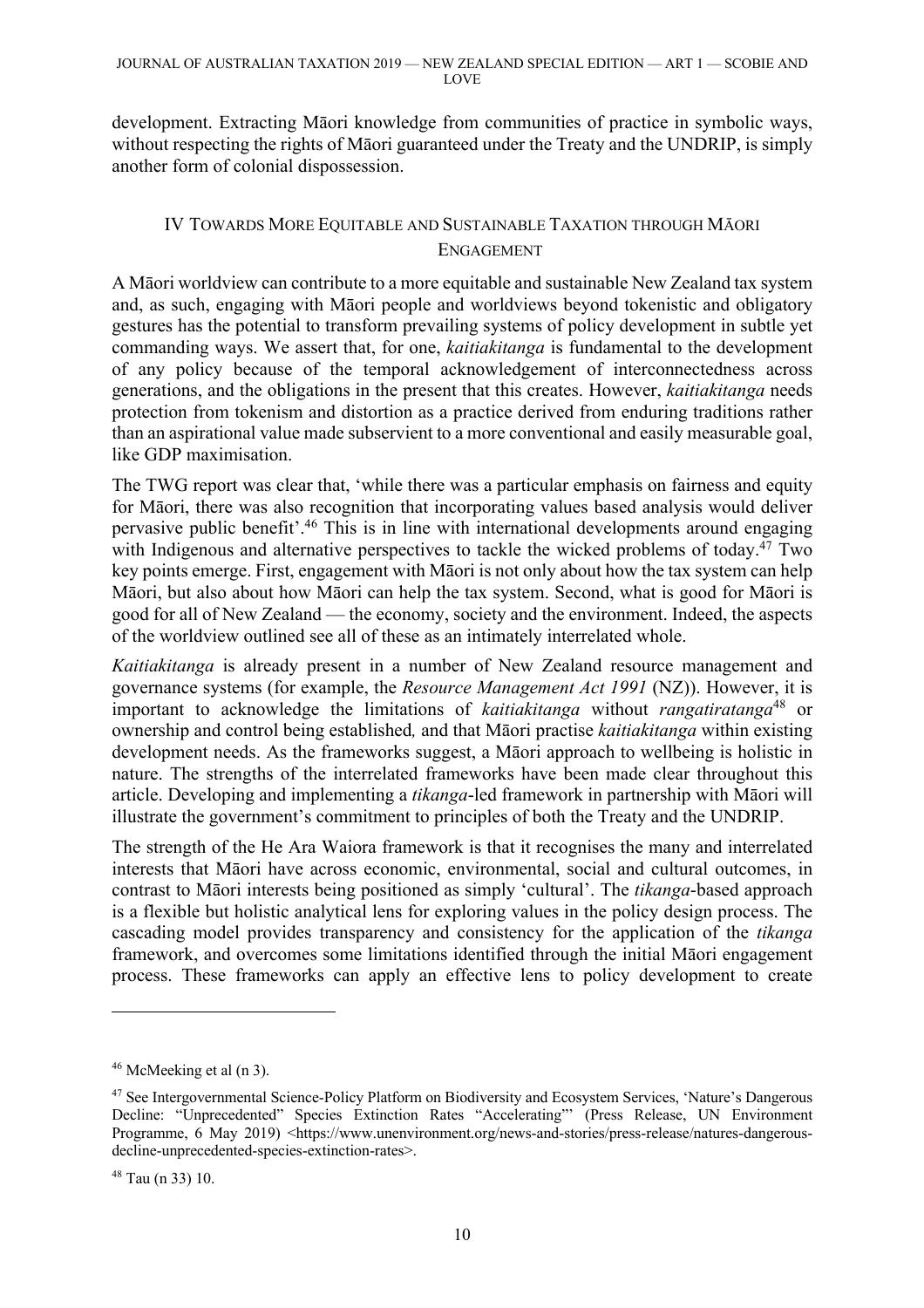distinctive Māori and New Zealand values in determining and evaluating how to live our lives together. This not only provides a novel framework for determining, measuring and improving wellbeing, developed with grounded Indigenous knowledge(s), but can provide a tangible commitment to the UNDRIP and other normative obligations that settler-states have to Indigenous communities. However, Māori are not a homogenous whole with a unified 'hive mind'. Different *iwi*, *hapū* and *rūnanga* (groupings within *iwi*) around the country have different needs and aspirations. Any policy development driven by Treaty obligations must acknowledge these diverse requirements to ensure *rangatiratanga*.

Poipoia Ltd highlight the tendency for pricing mechanisms to dominate policy decisions. For example, the often implicit assumptions that come with calculative rationales can crowd out the more holistic and normative aims of *kaitiakitanga*. Safeguards against the reductive nature of pricing mechanisms will need to be explored, and made subservient to, or at least in partnership with, the rights-based approach of the *tikanga* framework. The seductive nature of pricing mechanisms to know 'the price of everything but the value of nothing'49 needs to be put in check. Furthermore, engagement is costly. The Crown is better-resourced than Māori groups, which often consist of *whānau* volunteering their time. Sufficient resourcing is needed to support Māori in engagement around policy development if this engagement is to reach its full and equal potential. Governance structures between central or local government and *iwi* need to be as efficient as possible to maximise the use of resources. Finally, this framework is moving New Zealand forward in the maturity of its obligations under Te Tiriti (the Treaty) and the UNDRIP. This should not, however, be used as a way to inhibit further more radical and  $\alpha$ -created constitutional reform and recognition of rights,<sup>50</sup> but as a step towards them.

Designing tax policy without committed engagement with Māori can have devastating consequences. Hooper and Kearins uncover the role that accounting techniques and taxation played in the dispossession of Māori land between 1840–59,<sup>51</sup> 1860–80<sup>52</sup> and 1885–1911.<sup>53</sup> The authors argue that taxation by pre-emption through the monopoly purchase of land by the State for substantial profit was effectively a capital gains tax on Māori and, because of a lack of formal representation, was taxation without representation. They also note examples of undervaluing Māori land, exploiting the State's monopsony position, extortionate transaction and valuation costs, and the use of local Land Boards as agents. In the 1880s, a 'dog tax' was introduced, which Māori saw as authoritarian and discriminatory. <sup>54</sup> It was aimed particularly at Māori because these communities tended to host large numbers of dogs. Many Māori refused

<sup>49</sup> Oscar Wilde, *The Picture of Dorian Gray* (Wordsworth Classics, 1992 ed) 43.

<sup>50</sup> Margaret Mutu and Moana Jackson, 'He Whakaaro Here Whakaumu Mō Aotearoa: The Report of Matike Mai Aotearoa — The Independent Working Group on Constitutional Transformation' (Matike Mai Aotearoa, 2016) <https://researchspace.auckland.ac.nz/handle/2292/33496>.

<sup>51</sup> Keith Hooper and Kate Kearins, 'Substance but Not Form: Capital Taxation and Public Finance in New Zealand, 1840–1859' (2003) 8(2) *Accounting History* 101.

<sup>52</sup> Keith Hooper and Kate Kearins, 'Financing New Zealand 1860–1880: Maori Land and the Wealth Tax Effect' (2004) 9(2) *Accounting History* 87.

<sup>&</sup>lt;sup>53</sup> Keith Hooper and Kate Kearins, 'The Walrus, Carpenter and Oysters: Liberal Reform, Hypocrisy and Expertocracy in Maori Land Loss in New Zealand 1885–1911' (2008) 19(8) *Critical Perspectives on Accounting* 1239.

<sup>54</sup> Atholl Anderson, Judith Binney and Aroha Harris, *Tangata Whenua* (Bridget Williams Books, 2016).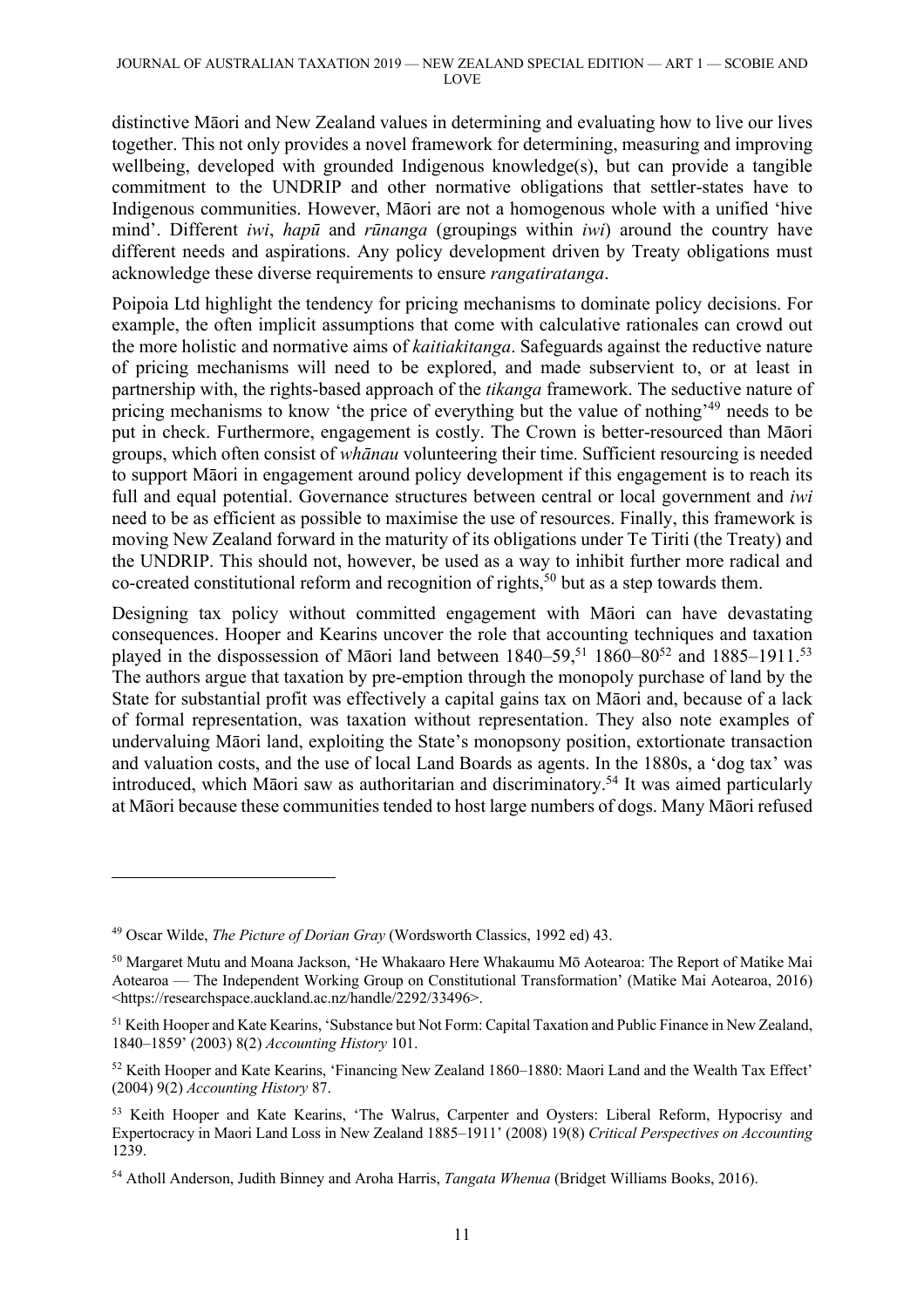to pay this tax and the government responded with vigorous policing, including arrests and forced labour.

More recently, Te Maire Tau notes that, since 1958, council regulations have prohibited the sub-division of the Māori reserve land that stayed in Māori hands.<sup>55</sup> The combination of the *Town and Country Planning Act 1953* (NZ) and the *Māori Affairs Amendment Act 1967* (NZ) resulted in a mass migration by external design of Māori from rural land that they owned, to urban areas where they predominantly had to rent. The effect of the *Town and Country Planning Act* meant Māori land could be re-zoned as rural, and therefore only one house could be built on approximately 10 acres. Māori land was too small and dispersed to be commercially viable and too externally constrained for it to be residentially viable. These Acts also reduced the capital value of the land. The land then came under the *Ratings Act 1967* (NZ), which meant that councils could sell Māori land where rates were unpaid. Because of the commercial and residential unviability described above, rates were unable to be paid and land was lost. This had the dual effect of making cheap Māori reserve land available for the predominantly settler agricultural economy, and requiring Māori to move into cities to provide labour for the predominantly settler industrial economy.

Finally, water being allocated through consents has been demonstrated as a breach of the Treaty; if further allocations were established through the tax system without acknowledging Māori rights to water, this would represent a further colonial dispossession through taxation. These are just a few specific examples of the discriminatory effect of designing taxes without a recognition of rights, and without committed engagement with Māori.

To enable separate sites of power to work together in the contemporary context requires significant constitutional reform. <sup>56</sup> In the meantime, partnership and co-governance agreements are presented as interim arrangements.<sup>57</sup> Under the existing Treaty settlement process, national and local bodies are required to give consideration, to consult with or include Māori in the formulation, implementation or delivery of public policy. <sup>58</sup> Bargh outlines the following principles for engagement with Māori. <sup>59</sup> In *Wellington International Airport Limited and others v Air New Zealand,* McKay J established that consultation is 'meaningful only when parties are provided with sufficient information to enable them to make "intelligent and useful responses" and when it is undertaken with an open mind'.<sup>60</sup> The Waitangi Tribunal also outlines principles that

<sup>55</sup> Te Maire Tau, 'Brief of Evidence of Rawiri Te Maire Tau for Te Rūnanga o Ngāi Tahu and Ngā Rūnanga' (Report No 2458/2821, 5 November 2015) <http://www.chchplan.ihp.govt.nz/wp-content/uploads/2015/07/2458- TRoNT-Ng%C4%81-R%C5%ABnanga-Evidence-of-Te-Maire-Tau-5-11-2015.pdf>.

<sup>56</sup> Ibid.

<sup>57</sup> Tau, *Water Rights for Ngāi Tahu* (n 33).

<sup>58</sup> Katharina Ruckstuhl, Michelle Thompson-Fawcett and Hauauru Rae, 'Māori and Mining: Indigenous Perspectives on Reconceptualising and Contextualising the Social Licence to Operate' (2014) 32(4) *Impact Assessment and Project Appraisal* 304.

<sup>59</sup> Maria Bargh, 'A Small Issue of Sovereignty' in Maria Bargh (ed), *Resistance: An Indigenous Response to Neoliberalism* (Huia, 2007) 133, 147.

<sup>60</sup> [1993] 1 NZLR 671, as cited in ibid 140.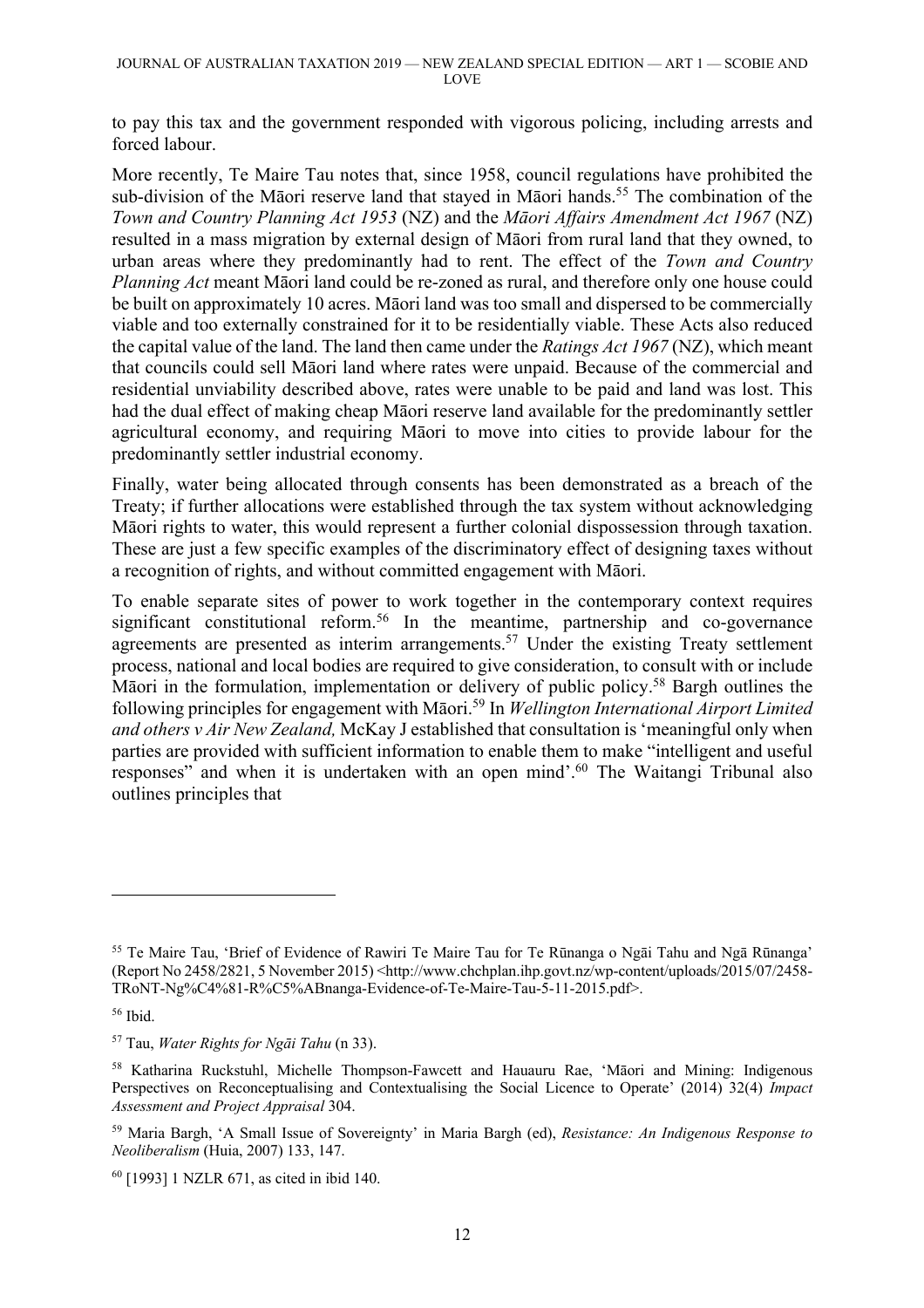include that the Crown has a duty to consult as a way to demonstrate good faith; consultation must also involve a diverse range of Māori groups, provide sufficient time, preferably be face to face, and there must be an active protection of Māori rights.<sup>61</sup>

The TWG report noted the importance of including a more diverse range of voices in policy development, including greater engagement with Māori to be guided by the government's emerging model for Māori–Crown relations.<sup>62</sup> These all point towards the need to take the Treaty and Māori perspectives and rights seriously in tax and other policy development, well beyond tokenism, for a more sustainable and equitable future.

#### V CONCLUSION

This article has given a brief overview of how and why engagement with Māori and a Māori worldview, in the design and implementation of an equitable tax system, is not only good for Māori but is also good for New Zealand as a whole, including the country's environment. The Treaty and the obligations established to recognise and protect *rangatiratanga* and *taonga* were introduced and contextualised into a contemporary partnership and engagement context. We then explored two of the frameworks put forward in the TWG report and supporting evidence that were developed through engagement with Māori. Next, we introduced one *tikanga* in detail, *kaitiakitanga*, which is inherent to a Māori worldview of the tax system. But for *kaitiakitanga* to be practised effectively, rights need to be clarified first.

Māori perspectives can provide the necessary systems-thinking to tax policy in order to make that policy work for current and future generations, and for the environment. <sup>63</sup> The Māori worldview consists of a flexible ontology, which privileges rights and broad normative aspirations that centre relationships. This flexible ontology is able to incorporate technoscientific detail in order to assert these rights, strive towards these aspirations and enhance these relationships. Māori are more than happy to share and develop this worldview in order to imagine and create more positive futures together. Again, however, we assert the importance of establishing *rangatiratanga* — that is, clear and well-defined rights — by honouring the Treaty, as necessary for the effective exercise of *kaitiakitanga.* Values can always be extracted from Māori communities and distorted in their symbolic gestures. But, with a cascading framework that introduces specific and measurable outcomes, and with well-defined rights, these practices can lead to a more equitable and sustainable framework, at least as far as the Treaty and its obligations are concerned.

While a Māori perspective on the development and implementation of an equitable tax system can have clear benefits with nuance and time, these benefits require effective communication. An example of ineffective communication is provided by the failure of the TWG to explain the benefits of a capital gains tax. This failure allowed opponents of a capital gains tax to fill the communication vacuum with misinformation. Further implementation of a Māori worldview in national governance faces similar challenges both from recalcitrant elements that reject wellestablished Treaty principles,<sup>64</sup> and media and mainstream commentary bias against

<sup>61</sup> Bargh (n 59) 140.

<sup>62</sup> TWG (n 2) 103.

<sup>63</sup> McMeeking et al (n 3).

<sup>64</sup> See, for example, *Honour Hobson's Pledge* (Web Page) <https://www.hobsonspledge.nz>.